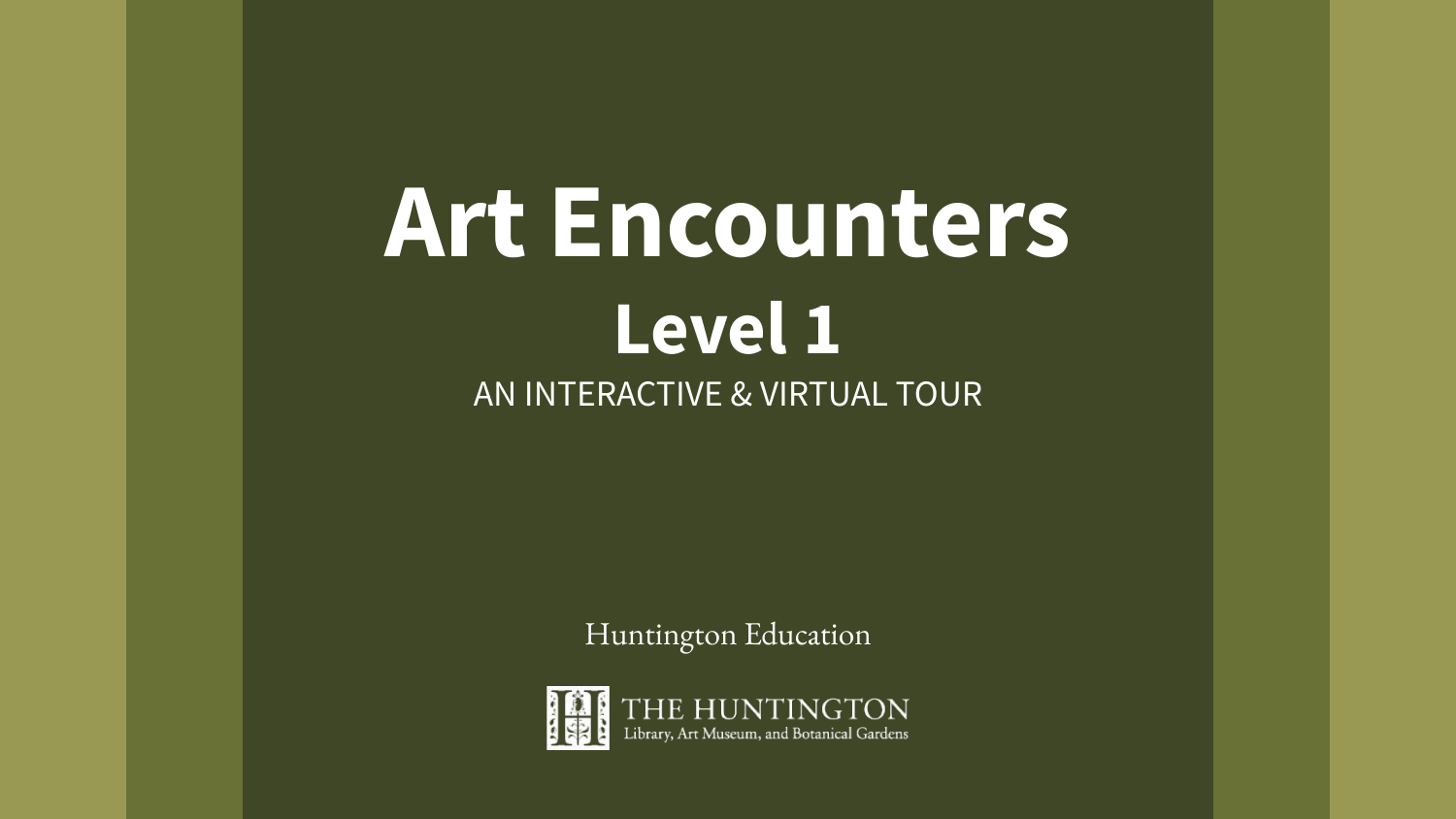# **Welcome to the Art Encounters Level 1 virtual tour!**

Each slide features an object with questions, activities, and links to additional information.

Henry and Arabella Huntington loved to collect art, books, and plants. What do you like to collect? Rocks? Pokémon cards? Legos?

In this interactive journey you'll dive into the Art collection.

**[Let's go exploring!](#page-2-0)**

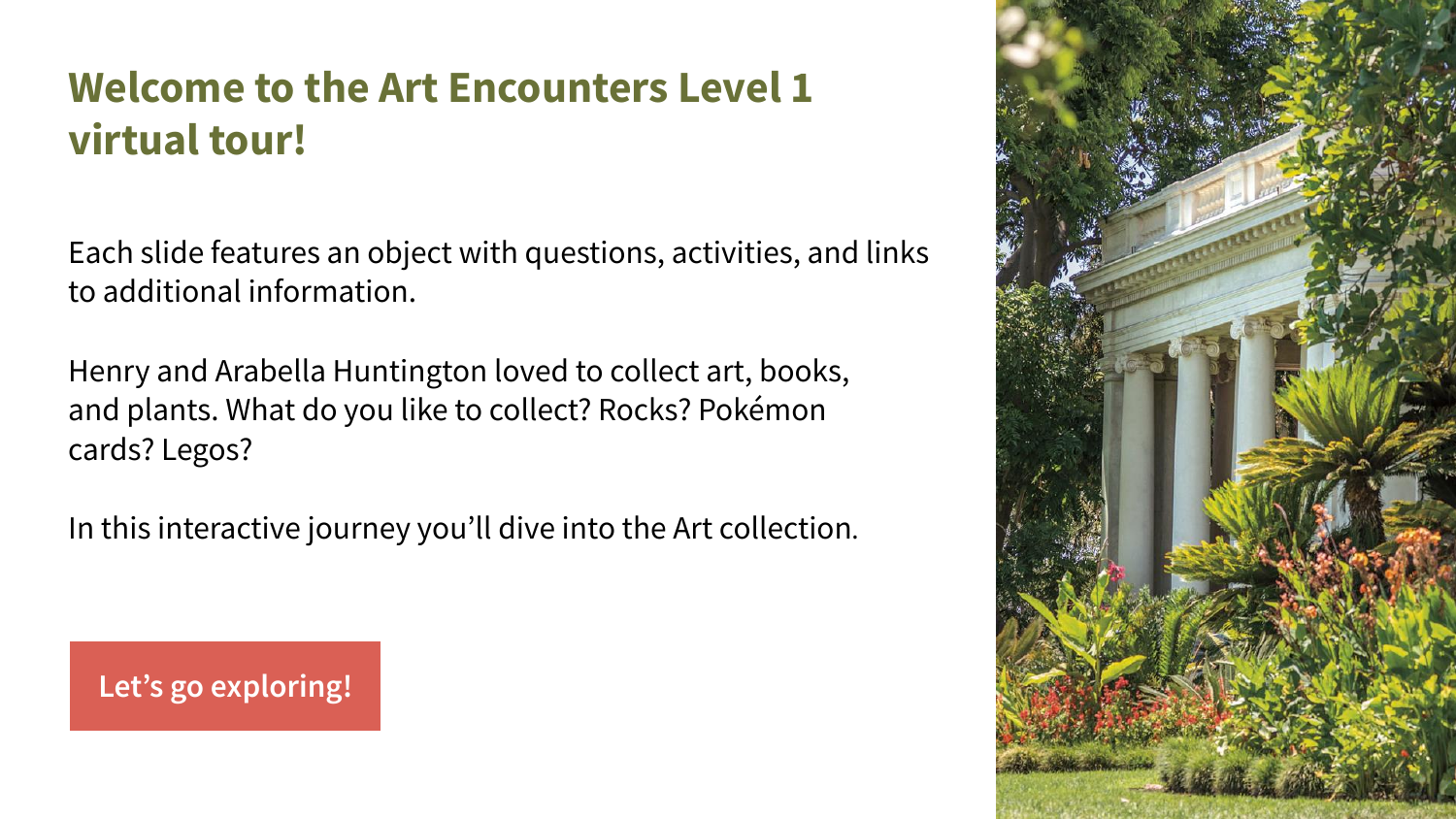# **Art Vocabulary**

Click on a vocabulary word to start your tour! Each word relates to a type of artwork at The Huntington.

<span id="page-2-0"></span>

**[Once you have explored all six cards, click here!](#page-9-0)**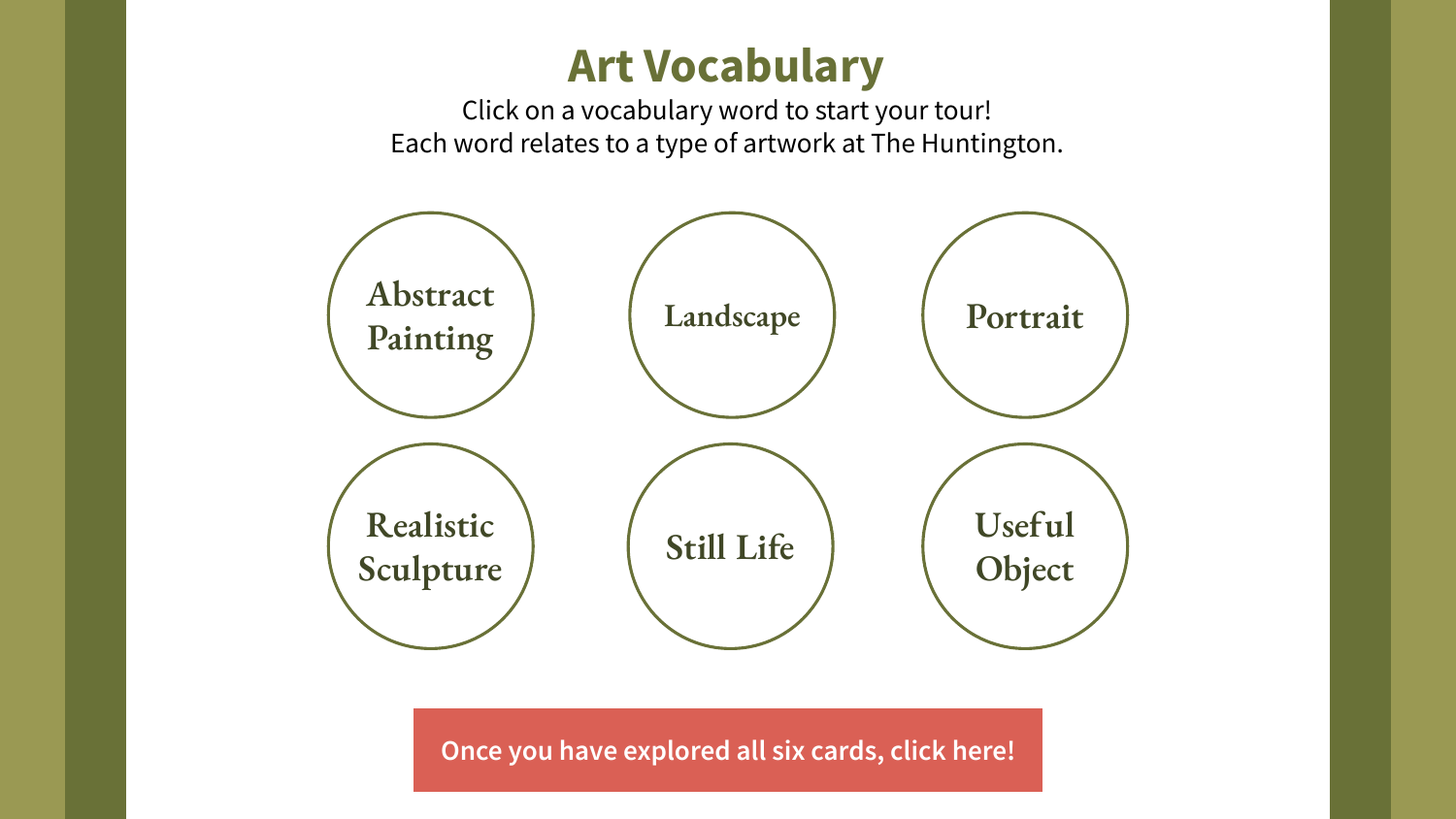# <span id="page-3-0"></span>**Still Life**

A painting of a collection of objects usually taken from nature (flowers, leaves, etc.) or found at home (food, books, dishes, etc.)

- Joseph Proctor was an African American artist who lived in New York. Proctor painted fruits and flowers to create his composition.
- Look closely! Can you find the yellow bird? The pineapple? The cornucopia (a horn shaped container)? Where do you see these?
- What fruits do you see? Do they look similar to or different from real fruits?
- If you could add something to this painting, what would you add? Where would you place your object? Why?

### **Activity**

Create your own still life. Find at least three different objects and arrange them together to create your own still life. Why did you choose those objects? How did you decide where to place them? Try drawing or photographing your still life. Be sure to give your work a title!

#### **Click on these links to explore more** [Zoom in for a closer look at this painting](https://emuseum.huntington.org/objects/55646/still-life-with-a-basket-of-fruit-flowers-and-cornucopia?ctx=752f154fad20f83cf65781bff47651923aa4908e&idx=0) [Other still life paintings](https://emuseum.huntington.org/search/still%20life)



Attributed to Joseph Proctor, *Still Life with a Basket of Fruit, Flowers, and Cornucopia,* 19th century, oil on canvas. Jonathan and Karin Fielding Collection. The Huntington Library, Art Museum, and Botanical Gardens.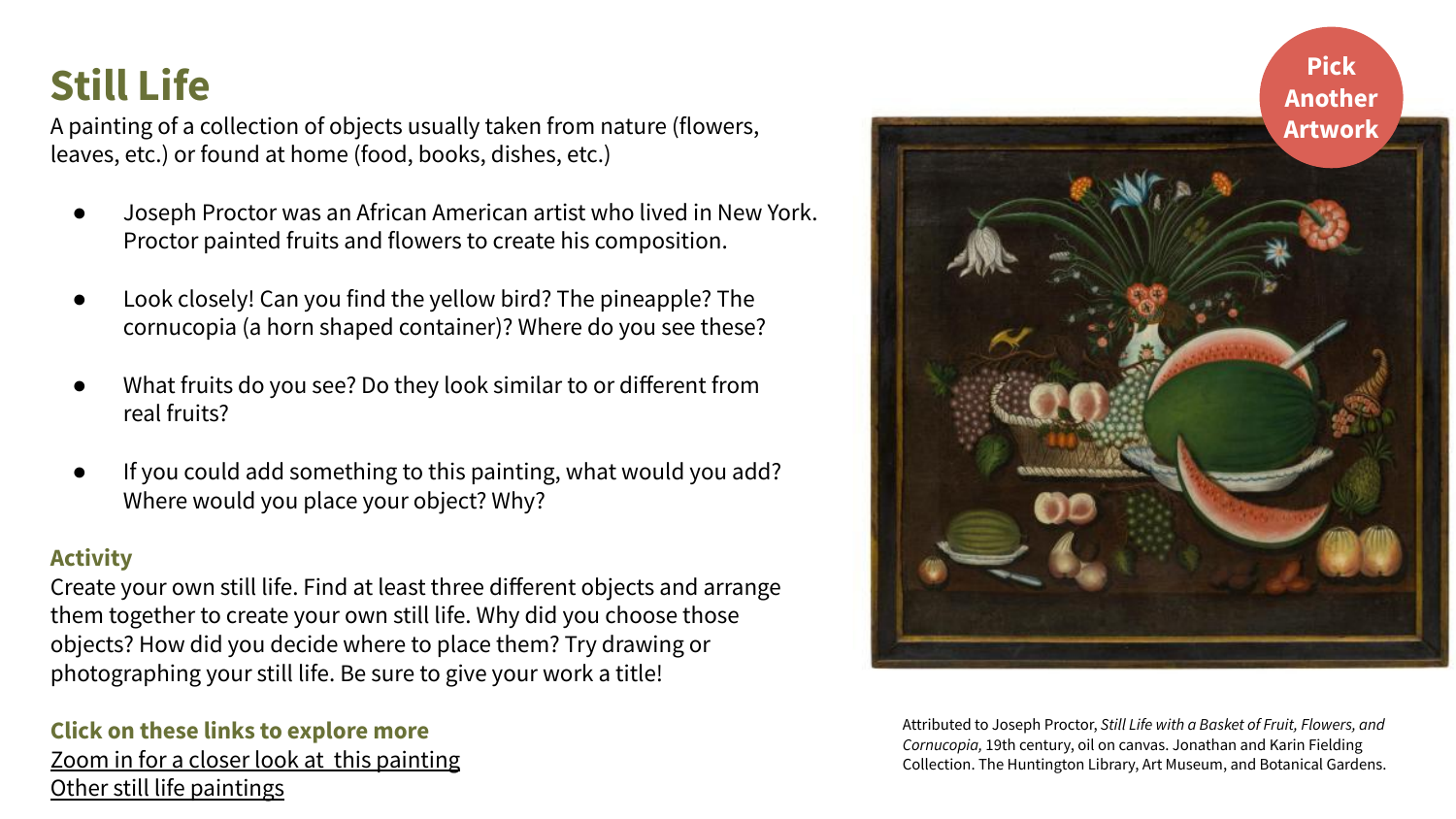## <span id="page-4-0"></span>**Landscape**

A view of nature (flowers, mountains, rivers, forests)

- Have you ever used your imagination and memory to help remember a holiday, special occasion, or event? Guess what? Joseph Wright of Derby did, too! He didn't actually see Mount Vesuvius erupting, so he used his imagination and other people's memories to paint this scene.
- Joseph Wright of Derby liked to paint scenes over and over again. He painted the volcano Vesuvius more than 30 times. If you were going to paint one thing 30 or more times, what would you choose? Why?
- How do you think it would feel to be inside this painting? Let's try! Jump into the scene and look around. What sounds do you hear? What do you smell? What is the weather like? When you are done exploring, remember to jump back out!

#### **Activity**

Act it out! Make the sound of the erupting volcano.

### **Click on these links to explore more** [Zoom in to this painting](http://emuseum.huntington.org/objects/6436/vesuvius-from-portici?ctx=ff3096f7-8c81-4e6e-a8ae-54bf7d6246ee&idx=0) [Explore more works by Joseph Wright of Derby](https://emuseum.huntington.org/people/209/joseph-wright-of-derby?ctx=af7e17c6339ae2f4367920019841f85317f29c10&idx=165)



**Pick** 

Joseph Wright of Derby, *Vesuvius from Portici,* ca. 1774–1776, oil on canvas. The Huntington Library, Art Museum, and Botanical Gardens.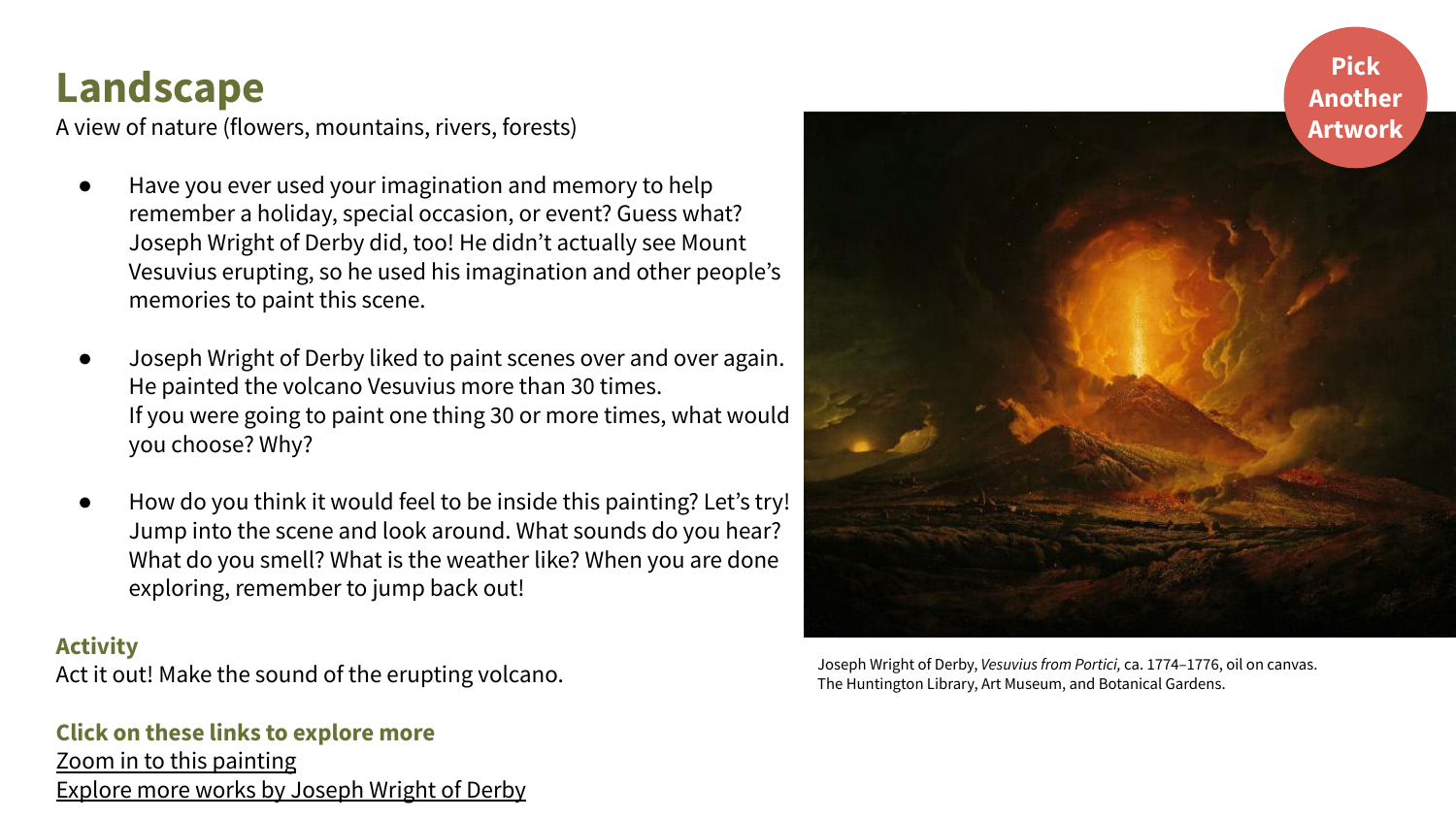# <span id="page-5-0"></span>**Portrait**

A picture of a person

- Karl Friedrich Abel was a composer (someone who writes music). The musical instrument shown in his portrait, is a *viola de gamba,* which is similar to a modern-day cello.
- Why do you think Abel is looking at us, the viewer? What makes you think that?
- The artist Thomas Gainsborough and Karl Friedrich Abel were friends and they liked to create art and music for each other. Have you ever made an artwork for a friend?
- Abel is shown writing music at his desk. What type of music do you think he is creating?

#### **Activity**

Portraits often include things that are important to the person shown. What did Abel choose to have in his portrait? What would you choose to include in your portrait? Once you have decided, draw a self-portrait (a picture of yourself).

#### **Click on these links to explore more**

[Zoom in to the portrait](http://emuseum.huntington.org/objects/274/karl-friedrich-abel?ctx=235fbb63-816c-4c4e-8c92-f8c48d446b8c&idx=0) Listen to a *[viola de gamba](https://www.youtube.com/watch?v=09J-ylTiS1U)* [Explore other portraits by Thomas Gainsborough](https://emuseum.huntington.org/people/40/thomas-gainsborough/objects)



Thomas Gainsborough, *Karl Friedrich Abel,* ca. 1777, oil on canvas. The Huntington Library, Art Museum, and Botanical Gardens.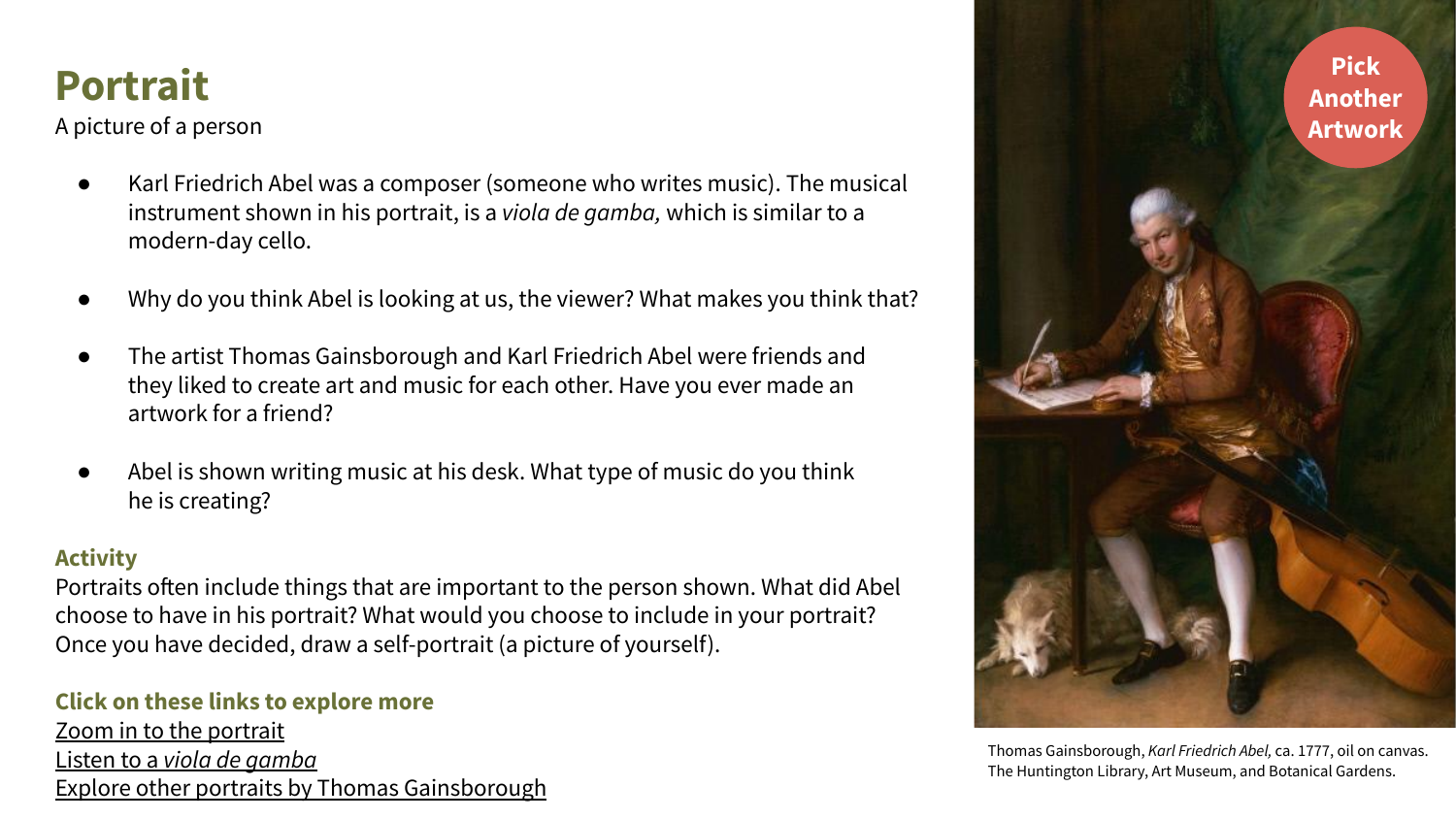# <span id="page-6-0"></span>**Realistic Sculpture**

A three-dimensional work of art with features that look real

- The sculptures in the North Vista are examples of typical European outdoor estate sculptures. They were used for aesthetic purposes and to display one's knowledge of themes in antiquity.
- What type of music do you think this female figure is playing on her flute? Is it music you would listen or dance to? Why?
- Pose like the sculpture! Put one leg in front of the other, bend your arms and pretend you are playing the flute. Now lower your gaze and drop your chin. How does it feel to pose in this way?

#### **Activity**

This sculpture is in the [North Vista](https://www.huntington.org/verso/2021/02/north-vistas-italian-sculptures) at The Huntington. Draw a different setting for the sculpture.

### **Click on these links to explore more**

[Explore all the sculptures on the North Vista](https://huntington.emuseum.com/collections/1402/outdoor-sculptures/objects?filter=collections%3AOutdoor%20Sculptures%3Bpeople%3A150740#filters) [Did you know a lot of movies were filmed on the North Vista?](https://www.huntington.org/verso/2018/08/muppets-take-huntington) [Check here to find out which ones!](https://www.huntington.org/verso/2018/08/muppets-take-huntington)



*Flattery,* late 17th century, Italian limestone. The Huntington Library, Art Museum, and Botanical Gardens.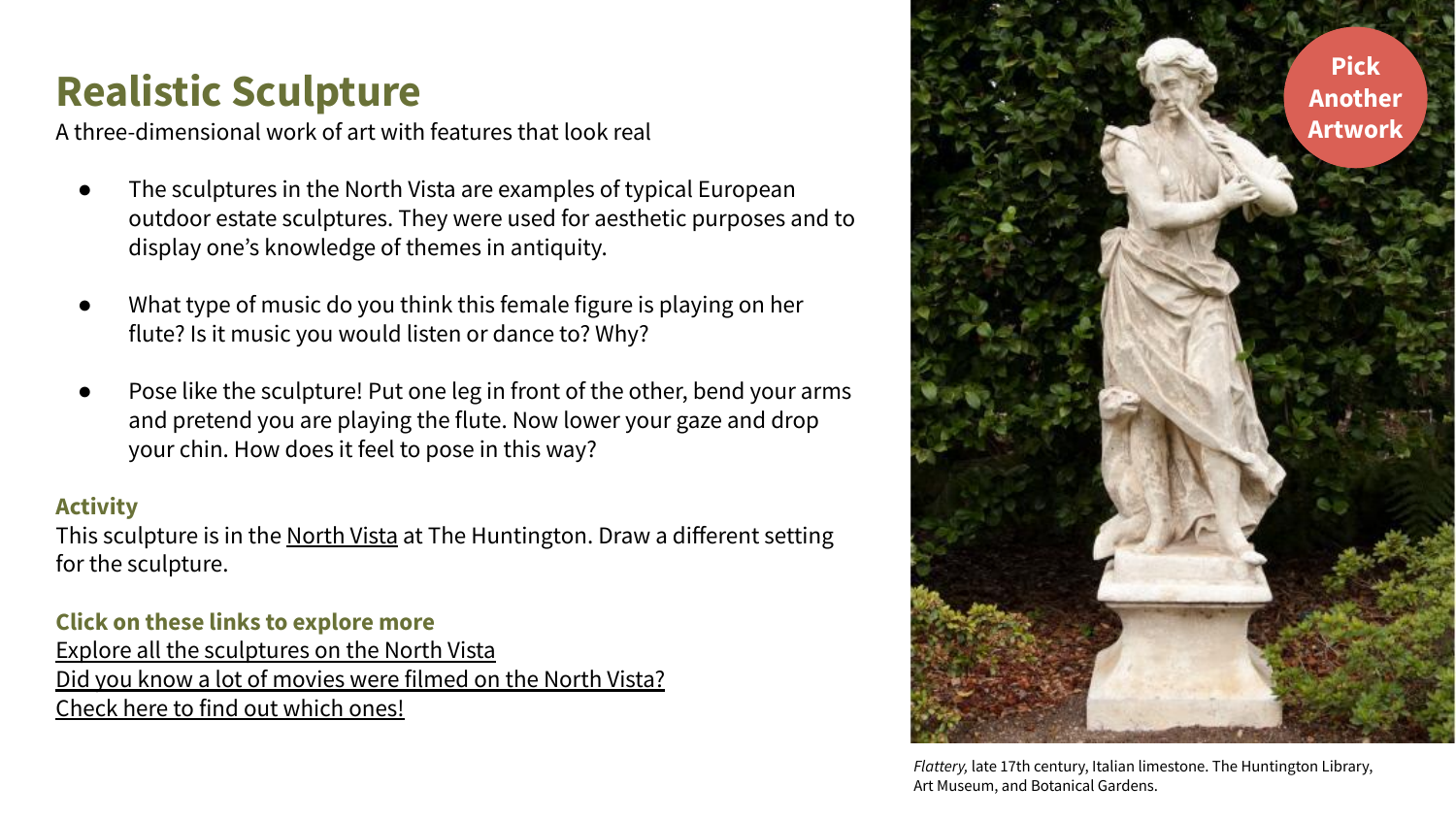# <span id="page-7-0"></span>**Useful Objects**

Tools or other items

- Look at the tools on the right. Can you guess what they were used for? To discover the answers, [find the tools in the](http://emuseum.huntington.org/search/tools/objects/images?filter=classifications%3ATOOLS%20AND%20EQUIPMENT%3Bdepartment%3AAmerican%20Art&page=1) [Fielding Collection of American Art.](http://emuseum.huntington.org/search/tools/objects/images?filter=classifications%3ATOOLS%20AND%20EQUIPMENT%3Bdepartment%3AAmerican%20Art&page=1)
- Find the tool in the [online](https://emuseum.huntington.org/collections/10240/jonathan-and-karin-fielding-collection/objects?filter=classifications%3ATOOLS%20AND%20EQUIPMENT#filters) collection. How is it similar to and different from one you would use today?
- Pick one of the tools. Act out how you think it was used.

### **Activity**

Be an inventor. All of these tools were created to solve everyday problems. Invent a tool that would help you. Draw your tool. You can use crayons, markers, or colored pencils. If you want, try making a mini model of your tool with construction paper and tape!

### **Click on these links to explore more**

[Explore the "Becoming America" exhibition virtually](https://www.huntington.org/becoming-america) [Watch one of the tools being used in the Disney film "Frozen](https://www.youtube.com/watch?v=1TXc2JbCjmw)"



Kitchen tools and household items, late 18th to mid 19th century, wrought iron and cast iron. The Huntington Library, Art Museum, and Botanical Gardens.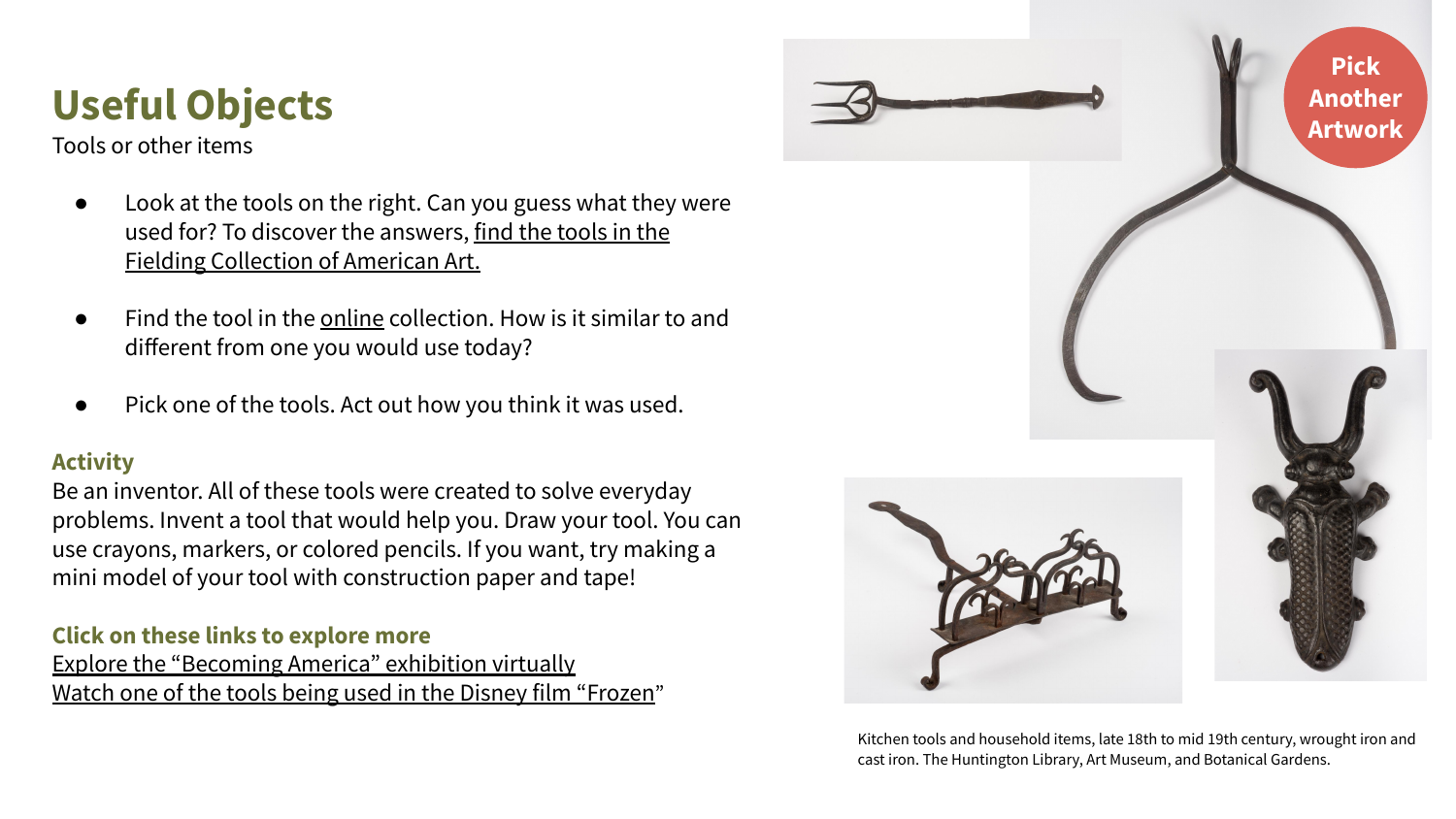### <span id="page-8-0"></span>**Abstract**

A work of art that may not have a clear subject

- Frederick Hammersley used math and geometry to make his works of art. He would [sketch his designs](https://www.huntington.org/news/news-release-exhibition-reveal-abstract-painter-frederick-hammersleys-unique-creative-process) and decide what colors to use before he would make his painting. Do you like that he used black and white for *See saw*? Why or why not?
- Do you think there is more white or more black in this painting? What makes you think that?
- If you could ask artist Frederick Hammersley one question, what would you ask him?

### **Activity**

Create your own Hammersley-inspired abstract work. Take a piece of paper and cut it into a square. Using a ruler or a straight edge and a pencil, draw your design on the paper. You can choose to add color (with crayons or colored pencils) or leave it in black and white. Want an extra challenge? Use only squares!

### **Click on these links to explore more**

[Explore other works by Frederick Hammersley](https://www.huntington.org/frederick-hammersley) [Watch a short video about another Hammersley painting](https://vimeo.com/425652439/12f422d6f4)



Frederick Hammersley, *See saw,* 1966, oil on linen. The Huntington Library, Art Museum, and Botanical Gardens.